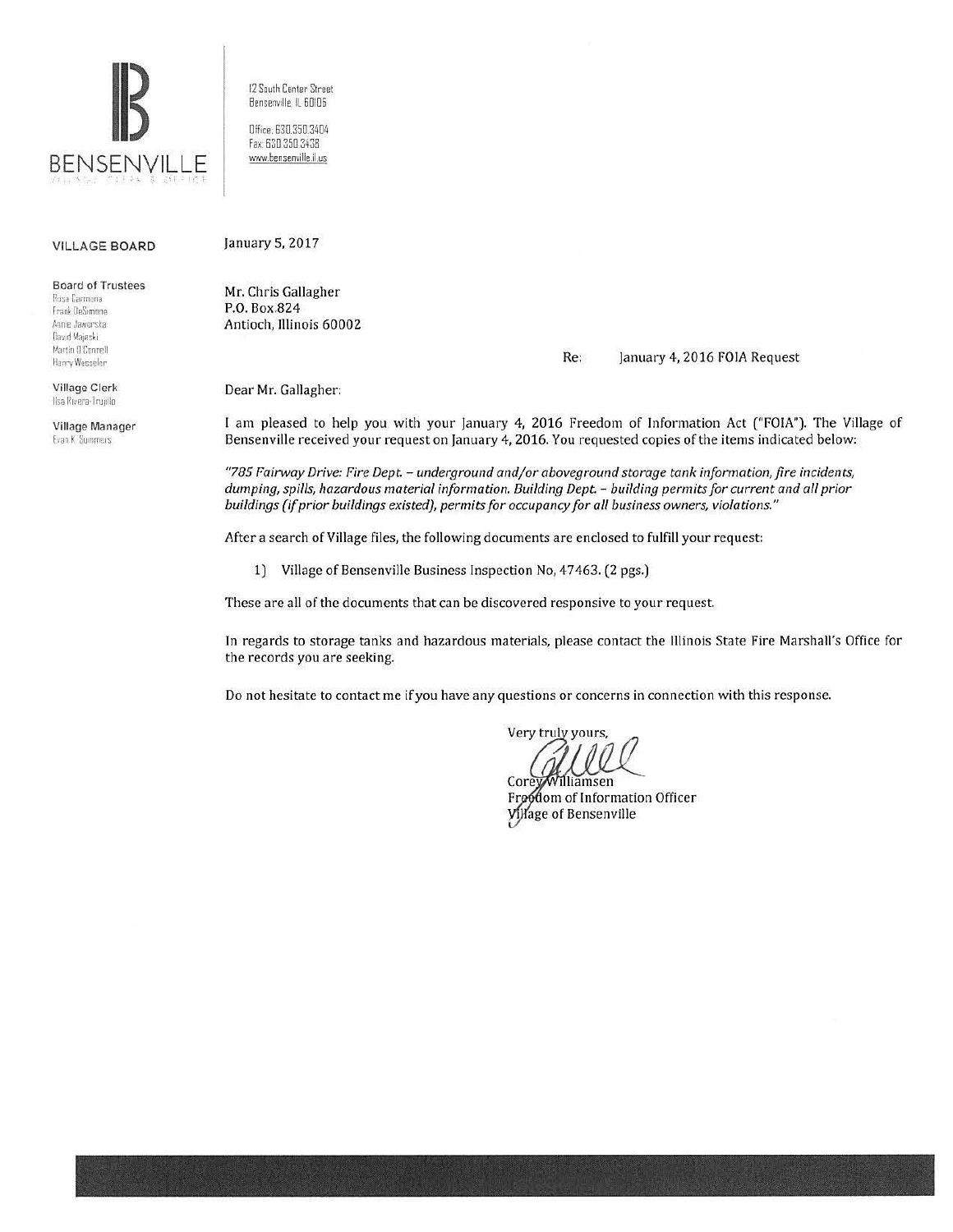

# **IB VILLAGE OF BENSENVILLE**

INSPECTIONAL SERVICES

12 South Center Bensenville, IL 60106 630-350-3413 fax:630-350-3449

Type of Inspection: NON-RESIDENTIAL INSPECTION

## **CORRECTION NOTICE**

| Address:                | 785 Fairway Dr                       | Unit:      |                                                                                                                                                                                                                                                  |  |  |
|-------------------------|--------------------------------------|------------|--------------------------------------------------------------------------------------------------------------------------------------------------------------------------------------------------------------------------------------------------|--|--|
| Business name::         |                                      |            | ABC WATER PROOFING EXPERTS, INC Phone: 630-561-5200                                                                                                                                                                                              |  |  |
| <b>Business Owner:</b>  | <b>Building Owner: Harvey Hover</b>  |            | Address:<br>$-1$                                                                                                                                                                                                                                 |  |  |
| <b>Inspection Date:</b> | 11/22/16                             | Inspector: | LINDSAY LAYCCAX                                                                                                                                                                                                                                  |  |  |
| Checklist #             | Violation                            |            | Violation comment                                                                                                                                                                                                                                |  |  |
| 030D                    | REPAIR OR REPLACE PARKLING LOT       |            | Parking lot has MAJOR BREAKDOWN and crumbling. At this<br>point, water has penetrated the sub-base, leaving the asphalt<br>unsupported, cracking and breaking into pieces. The only solution<br>to crumbling asphalt is removal and replacement. |  |  |
| 030J                    | <b>GARBAGE CORRAL REQUIRED</b>       |            | Village ordinance requires a garbage enclosure around every<br>dumpster which should have four completed sides. Village permit<br>is required.                                                                                                   |  |  |
| <b>160S</b>             | MSDS SHEETS NEED TO BE POSTED        |            | MSDS Must be posted.                                                                                                                                                                                                                             |  |  |
| 175                     | <b>MEANS OF EGRESS &amp; STORAGE</b> |            | All storage must be maintained in an orderly fashion. Which will<br>allow unobstructed means of egress at all times.                                                                                                                             |  |  |

### Additional Remarks/Comments:

Reinspection 47747 created on 11/22/2016 by 6523llay

THOSE ITEMS LISTED ABOVE ARE VIOLATIONS OF BENSENVILLE'S ADOPTED VILLAGE CODE AND/OR PROPERTY MAINTENANCE CODE. THIS IS YOUR WRITTEN "CORRECTION NOTICE". FAILURE TO CORRECT THE ABOVE LISTED VIOLATIONS WITHIN THE PRESCRIBED TIME CAN RESULT IN A FINE OF UP TO \$750 PER VIOLATION, PER DAY.

You are hereby notified to remedy the conditions as stated above within 30 days from the date of this order. Appeal from this order may be made within 20 days from the above date of service. Direct such appeal for a hearing before the Bensenville Board of Appeals in writing through the Director of lnspectional Services, 12 South Center.

Neither this inspection nor any Certificate of Occupancy issued by the Village of Bensenville shall be considered a complete list of Code or Municipal Ordinances. Our inspection can be substantially limited by access available and stored items or furniture. Some occupancies may require inspections to be completed on individual systems such as heating appliances, roofing, structure or fire protection systems. If you have questions about this inspection, please call 630-350-3448.

### DISCLAIMER: The Village of Bensenville does not warrant the condition of any property inspected and disclaims all liability for any claims arising out of the property or condition thereof.